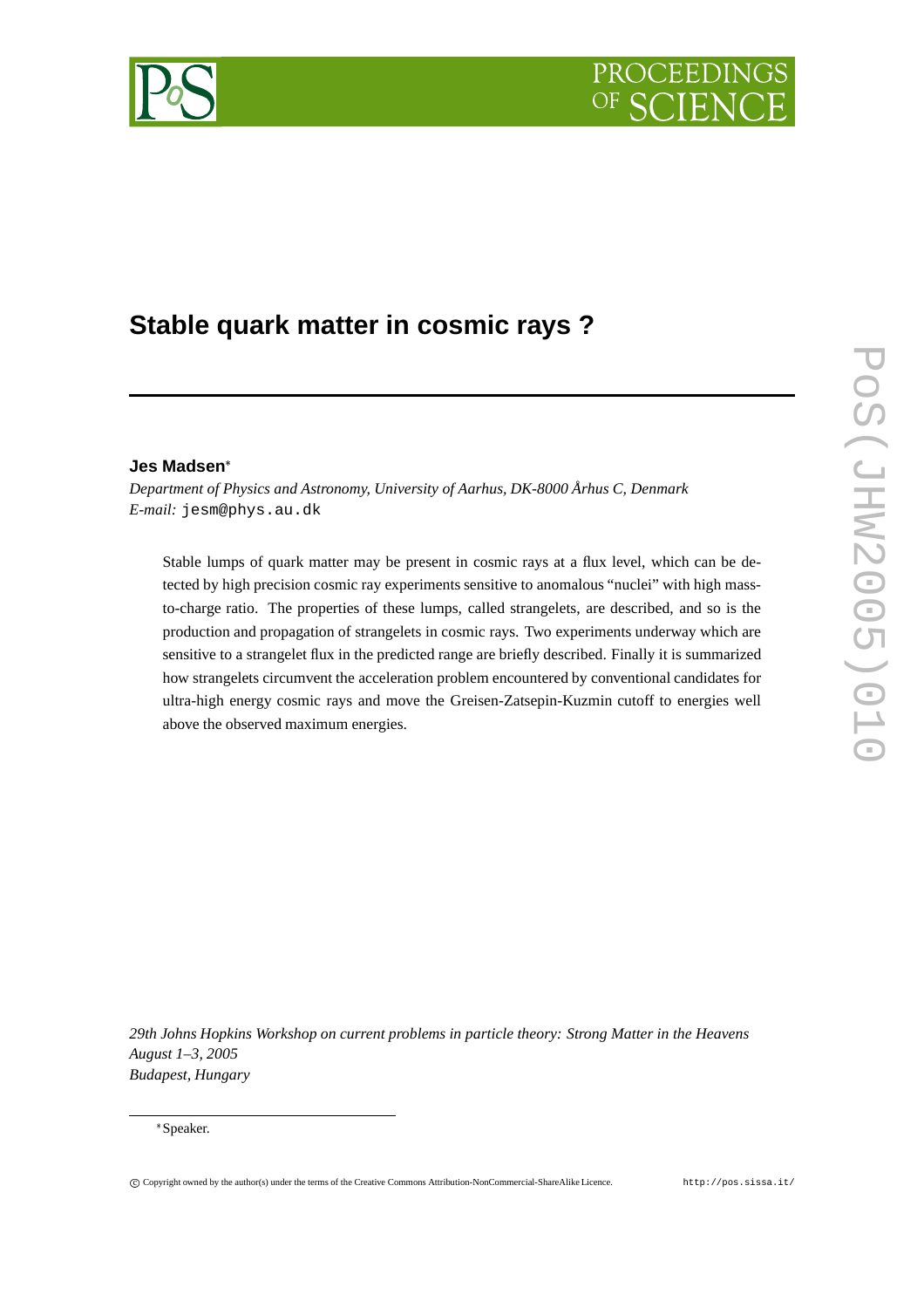# **1. Introduction**

Iron and nickel nuclei are normally assumed to be the most stable form of hadronic matter at zero external pressure. In principle, this should be testable from the basic theory of strong inter actions, Quantum Chromo Dynamics (QCD), but in practice this is impossible in the foreseeable future. QCD is not suited for finite density calculations and calculations involving many degrees of freedom, so much of our theoretical knowledge about dense matter is based on phenomenological model calculations that try to incorporate and parametrize some of the main features of the strong interactions, such as confinement and asymptotic freedom. In some of these studies, notably studies based on the MIT bag model, it has been shown, that there is a significant range of parameters for which a three-flavor quark phase with roughly equal numbers of up, down and strange quarks (called strange quark matter in bulk, and strangelets in small lumps) has lower energy than a nucleus with the same baryon number. Thus, strangelets rather than nuclei may be the ground state of hadronic matter [1, 2, 3, 4, 5, 6].

A range of questions immediately occur if strangelets are more stable than nuclei:

- 1. Why are we here—why don' t our nuclei decay?
- 2. Can strangelets be created in the laboratory?
- 3. Can strange quark matter be found in space?

The answers to all three questions rely on the properties of strangelets summarized in the following. The answers to the questions (some of which will be further explored below) are briefly:

- 1. Very lo w baryon number strangelets are likely to be unstable, e ven if strange matter in bulk is absolutely stable, and for intermediate baryon numbers the transformation of a nucleus requires an improbable high-order weak interaction to simultaneously transform of order *A* up and down quarks into strange quarks, where *A* is the baryon number . This explains the stability of our nuclei. Strangelets have a positive electric charge, and therefore repel nuclei from the surface, thus minimizing the risk of growth via absorption of nuclei [3, 4, 7, 8, 9, 10].
- 2. In principle strangelets might be formed in ultrarelativistic heavy-ion collisions by coalescence or through a distillation mechanism leading to strangeness enhancement. However, the available baryon number is low, which makes it difficult to cross the low-*A* stability cutoff, and furthermore the environment is hot, so the process has rightly been compared to the creation of ice cubes in a furnace. Experiments have been performed, but with negative results [11 , 12 , 13].
- 3. The most promising place to search for strange quark matter is in the cosmos. Originally strange quark matter "nuggets" surviving from the cosmological quark-hadron phase transition were suggested as a possible and even natural candidate for the cosmological dark matter [3], but later studies showed, that this was probably unlikely due to the high temperature environment that would lead to evaporation of the nuggets [14, 15, 16, 17, 18, 19]. Recent lattice results indicating, that the quark-hadron transition at lo w chemical potential (lik e the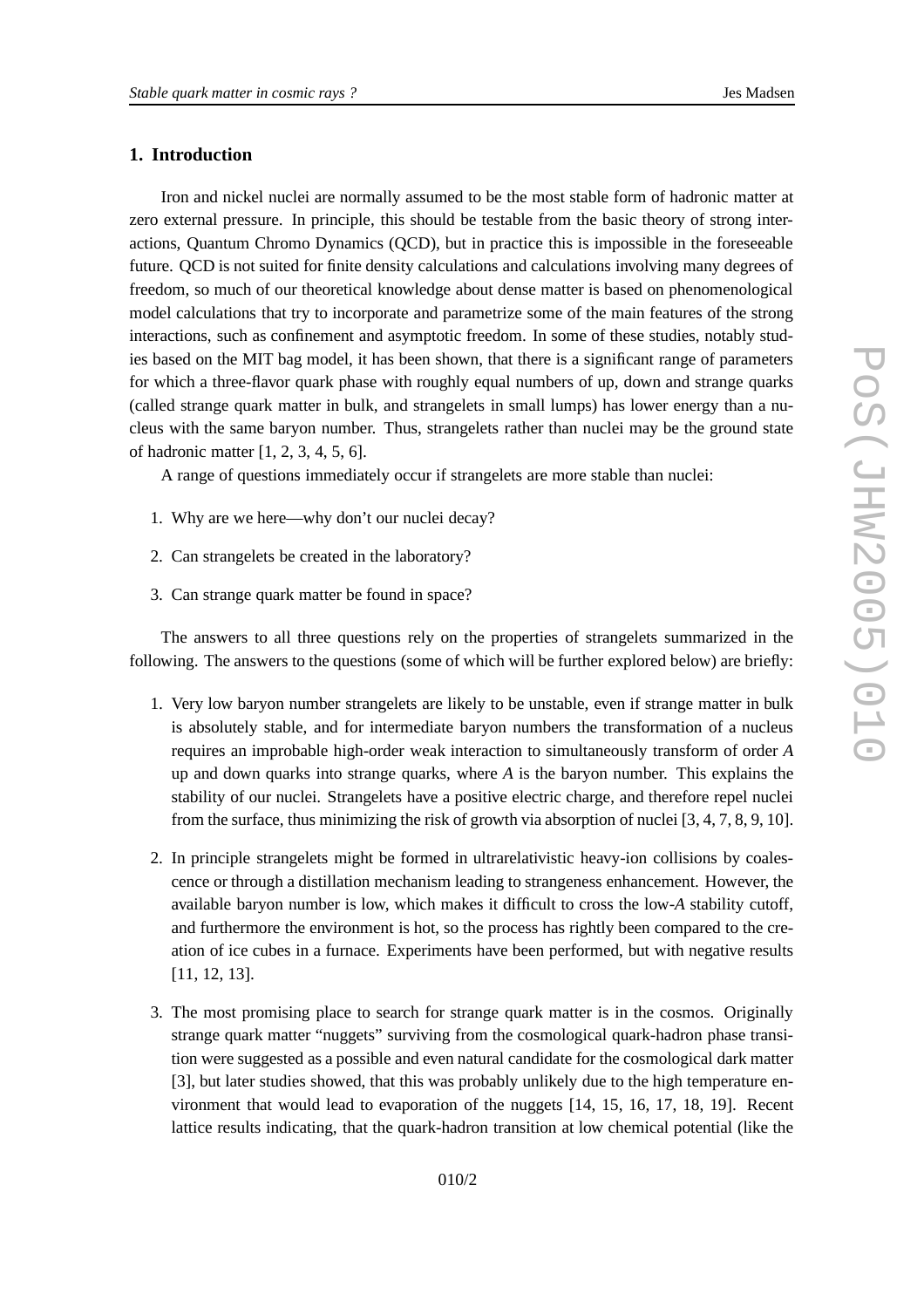early Universe) is not a first order phase transition seems to rule out the possibility of cosmological strange quark matter. But strange quark matter, if stable, is almost unavoidable in dense stellar objects. Pulsars and compact x-ray sources will contain strange stars containing bulk strange quark matter [3, 20, 21], and a number of observational signatures have been suggested to distinguish these from compact stars made of ordinary hadronic matter . This is an interesting story in its own right (see [5, 6] for reviews), but the focus of the present presentation is the possibility of directly observing debris from collisions of strange stars in the form of strangelets in cosmic rays.

In the following I will summarize the main properties of strangelets, describe the propagation of strangelets in cosmic rays, estimate the flux to be expected in cosmic ray detectors, and discuss the possible detection in a couple of future experiments. Finally I will argue that strangelets may also be rele vant for the puzzle of ultra-high energy cosmic rays.

# **2. Strangelet properties**

Neglecting quark Cooper pairing (to which we return in a moment), and approximating the up and down quark current masses to zero, the mass of strangelets in the MIT bag model [22 ] depends on three model parameters, namely the strange quark mass,  $m_s$ , the bag constant, B, and the strong fine-structure constant,  $\alpha_s$ . In most treatments, the strong coupling and therefore  $\alpha_s$  is set equal to zero. This is clearly not correct at the rele vant densities, but it has been shown [4], that a nonzero value can be mimicked very well by a scaling of the bag constant, and taking  $\alpha_s = 0$  simplifies calculations. A value of *B* between  $B^{1/4} = 145$ MeV and  $B^{1/4} = 165$ MeV allows bulk strange quark matter to be absolutely stable for not-too high strange quark mass. In fact, for  $B^{1/4}$  < 145MeV even 2-flavor quark matter becomes absolutely stable, having energy per baryon lower than 930MeV , which is ruled out by the stability of nuclei. Such a transformation would not require any weak conversion of quark flavor , whereas a similar decay into strangelets requires almost one-third of the quarks transformed simultaneously into strange quarks, a highly suppressed process.

Masses of strangelets can be calculated in the MIT bag model by explicitly solving the Dirac equation with bag model boundary conditions, filling up, down, and strange quark energy le vels in the way which minimizes the mass for a gi ven *A* . Apart from details of closed shells the outcome of such results can be reproduced fully in a multiple reflection expansion including volume, surface, and curvature terms [4, 23, 24, 25, 26, 27].

For a strange quark mass of  $m_s = 150 \text{MeV}$  and a bag constant  $B^{1/4} = 145 \text{MeV}$ , the mass of a strangelet in the lowest energy ground state as a function of baryon number is given by [26, 27]

$$
M(A) = 874 \text{MeVA} + 77 \text{MeVA}^{2/3} + 232 \text{MeVA}^{1/3}.
$$
 (2.1)

Thus, for these parameters bulk quark matter is bound by  $(930 - 874)$ MeV = 56MeV per baryon. Notice that the mass is composed of a bulk term proportional to A, a surface term proportional to surface area or  $A^{2/3}$ , and a non-negligible curvature term proportional to radius or  $A^{1/3}$ . For this specific choice of parameters, only strangelets with baryon number  $A > 23$  are stable relative to nuclei. Increasing the strange quark mass and/or the bag constant moves the stability cut to higher *A* . Compared to mass formulae for nuclei, the most striking features are the presence of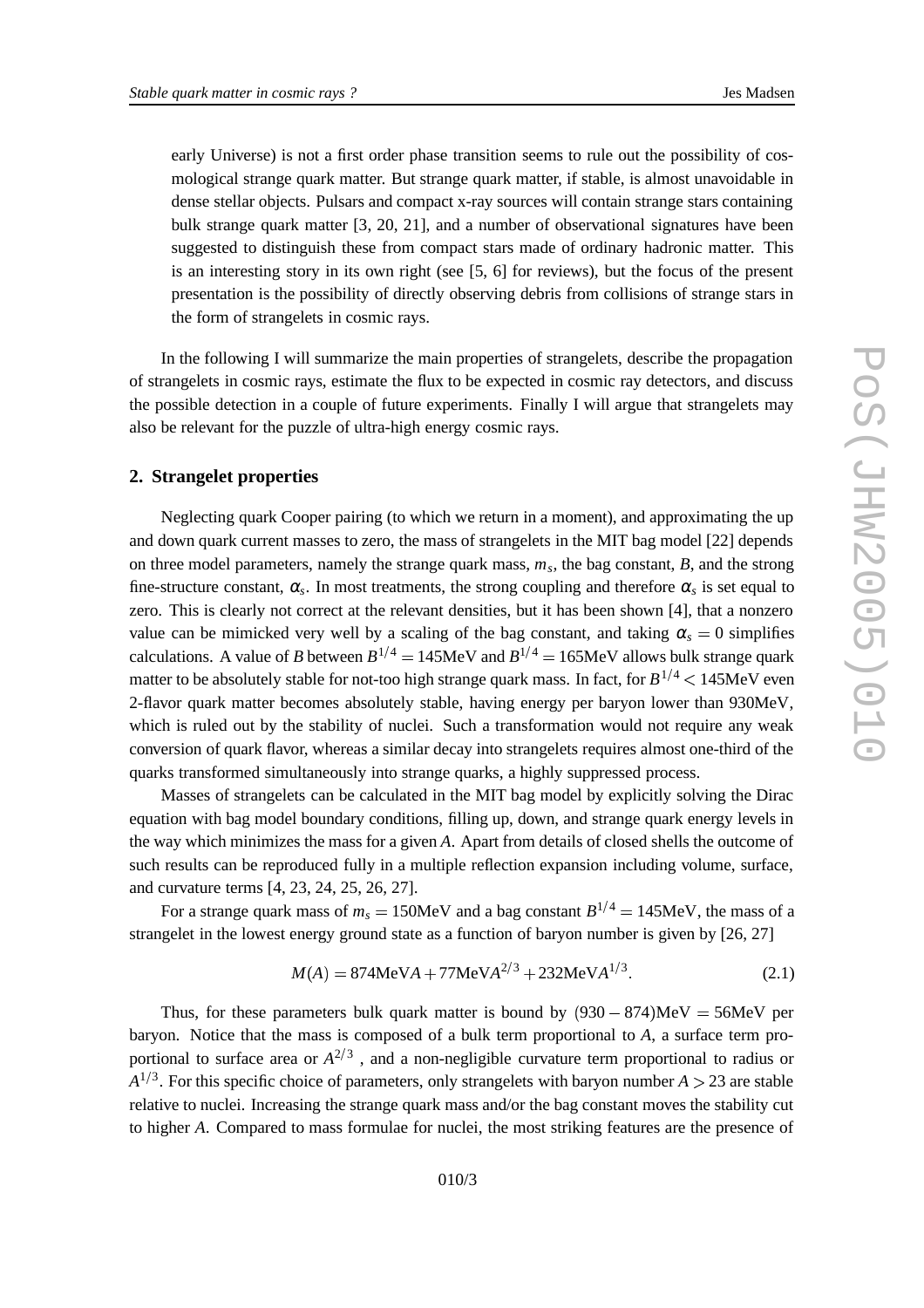a significant curvature energy and the lack of a significant Coulomb energy . Lack of the latter also means the absence of a minimum in  $M/A$  as a function of A.

The lack of a significant Coulomb energy is due to the fortuitous cancellation of charge  $+2e/3$ up quarks and charge  $-e/3$  down and strange quarks in strange quark matter with equal numbers of the three quark flavors. Because of the non-zero s-quark mass the cancellation is not perfect. Typical strangelets have slightly fewer strange quarks compared to up and down, and therefore the net charge is slightly positive. A typical model result (to be compared to  $Z \approx 0.5A$  for nuclei) is [28 ]

$$
Z = 0.1 \left(\frac{m_s}{150 \text{MeV}}\right)^2 A \tag{2.2}
$$

$$
Z = 8\left(\frac{m_s}{150\text{MeV}}\right)^2 A^{1/3} \tag{2.3}
$$

for  $A \ll 700$  and  $A \gg 700$  respectively (the slower growth for higher A is a consequence of charge screening).

Thus a unique experimental signature of strangelets is an unusually high mass-to-charge ratio compared to nuclei.

In recent years it has been shown, that quark matter at asymptotically high density has an interesting property called color superconductivity [29 , 30]. Even the weakest attraction (and such attractions exist in QCD) leads quarks of different colors and flavors to form pairs, much lik e Cooper pairs in a superconductor , except that the binding in QCD is caused by a direct attraction channel rather than via indirect phonon interaction. The binding energy of a pair can be very large, ranging from MeV to over 100MeV. In general these systems are called color superconductors. If all colors and flavors pair in an equal manner one talks about color-flavor locking.

While the phenomenon of color-flavor locking seems generic in the infinite density limit, the properties of strange quark matter at densities of order or somewhat higher than nuclear matter density is at the focus of much current research and discussion. This is the density regime of rele vance for strangelets, strange stars, and for quark matter cores in hybrid stars (the analogs of neutron stars if quark matter is metastable so that it forms above a certain density in compact star interiors). An additional binding energy per baryon of  $(10 - 100)$ MeV is not unrealistic in these systems, thus significantly increasing the likelihood of absolutely stable strange quark matter and strangelets.

Since Cooper pairing involves quarks with equal (but opposite) momenta, the natural ground state of a color-flavor locked system has equal Fermi momenta for up, down, and strange quarks. Equal Fermi momenta implies equal number densities, and therefore a total net quark charge of zero for a bulk system [31]. However, a finite size strangelet has a surface suppression of massive strange quarks relative to the almost massless ups and downs (massive particle wave functions are suppressed at a surface), so that the total charge of a color-flavor locked strangelet is positive and proportional to area [32]:

$$
Z = 0.3 \left(\frac{m_s}{150 \text{MeV}}\right) A^{2/3}.
$$
 (2.4)

This phenomenon persists e ven for very large bags, such as strange stars, so color-flavor locked strange stars would also have a positive quark charge [32, 33, 34].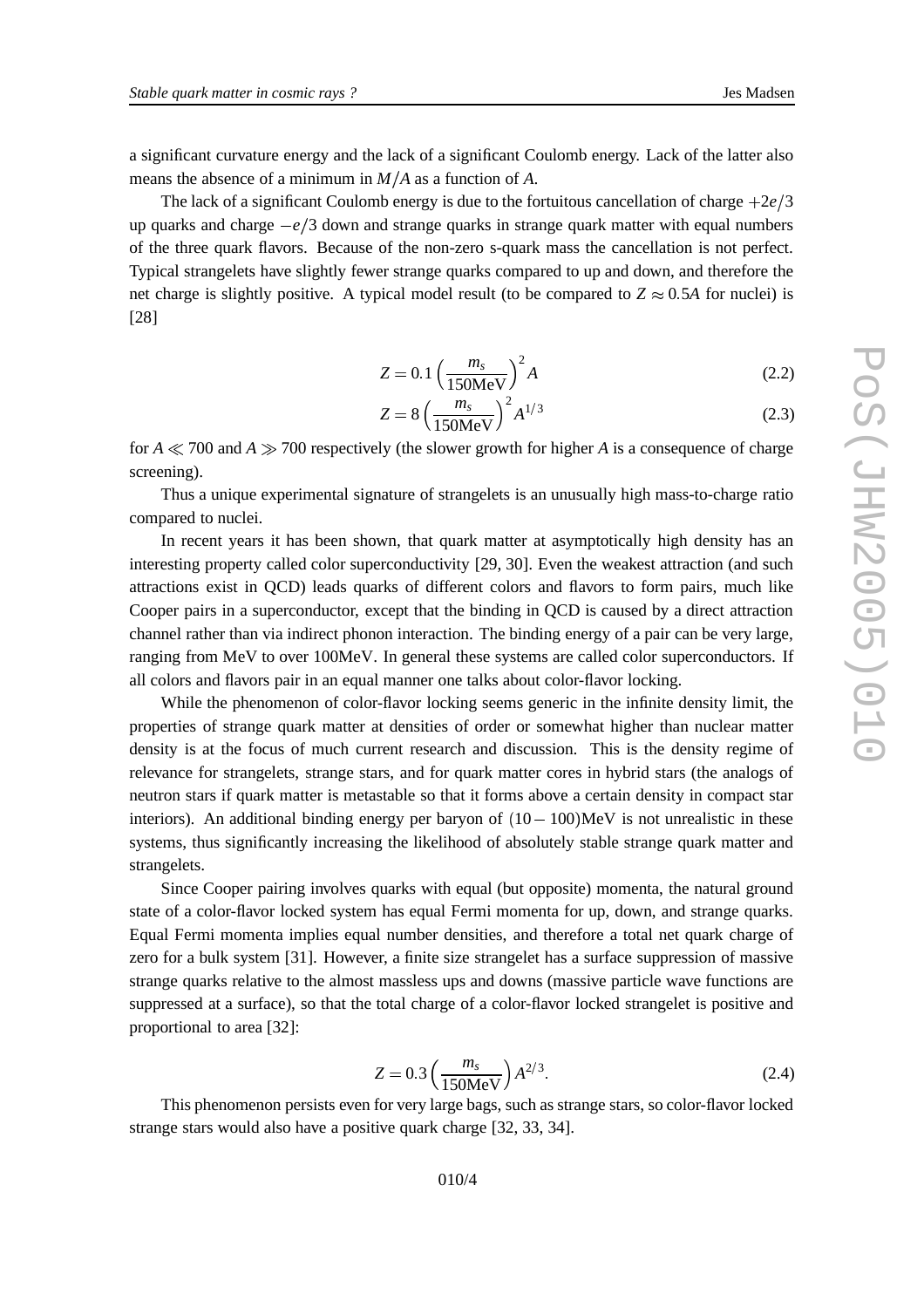#### **3. Astrophysical strangelet production**

Strangelets may be produced when tw o strange stars in a binary system collide due to loss of orbital energy in the form of gravitational radiation. A strange star–black hole collision may also release lumps of quark matter . If strange quark matter is absolutely stable all compact stars are likely to be strange stars [35 , 36], and therefore the galactic coalescence rate will be the one for double neutron star binaries recently updated in [37 ] based on available observations of binary pulsars to be  $83.0^{+209.1}_{-66.1}$  Myr<sup>-1</sup> at a 95% confidence interval, thus of order one collision in our Galaxy every 3,000–60,000 years (but see [38] for a somewhat lower rate estimate).

Each of these e vents involv e a phase of tidal disruption of the stars as the y approach each other before the final collision. During this stage small fractions of the total mass may be released from the binary system in the form of strange quark matter . No realistic simulation of such a collision involving tw o strange stars has been performed to date. Newtonian and semirelativistic simulations of the inspiral of strange stars and black holes do exist [39 , 40 , 41], but the physics is too different from the strange star-strange star collision to be of much guidance. Simulations of binary neutron star collisions, depending on orbital and other parameters, lead to the release of anywhere from  $10^{-5} - 10^{-2} M_{\odot}$ , where  $M_{\odot}$  denotes the solar mass, corresponding to a total mass release in the Galaxy of anywhere from  $10^{-10} - 3 \times 10^{-6} M_{\odot}$  per year with the collision rate above. Given the high stiffness of the equation of state for strange quark matter , strange star-strange star collisions should probably be expected to lie in the lo w end of the mass release range, so the canonical input for the following calculations is a galactic production rate of

$$
M = 10^{-10} M_{\odot} \text{yr}^{-1}.
$$
 (3.1)

All strangelets released are assumed to have a single baryon number, A. This is clearly a huge o versimplification, but there is no way of calculating the actual mass spectrum to be expected. As demonstrated in [42 ] the quark matter lumps originally released by tidal forces are macroscopic in size; when estimated from a balance between quark matter surface tension and tidal forces a typical fragment size is

$$
A \approx 4 \times 10^{38} \sigma_{20} a_{30}^3,
$$
\n
$$
(3.2)
$$

where  $\sigma_{20} \approx 1$  is the surface tension in units of 20 MeV/fm<sup>2</sup> and  $a_{30}$  is the distance between the stars in units of 30 km. But subsequent collisions will lead to fragmentation, and under the assumption that the collision energy is mainly used to compensate for the extra surface energy involved in making smaller strangelets, it was shown [42 ] that a significant fraction of the mass released from binary strange star collisions might ultimately be in the form of strangelets with  $A \approx 10^2 - 10^4$ , though these values are strongly parameter dependent.

The total flux results deri ved for cosmic ray strangelets belo w are mostly such that values for some given A are valid as a lower limit for the flux for a fixed total strangelet mass injection if strangelets are actually distributed with baryon numbers belo w *A* .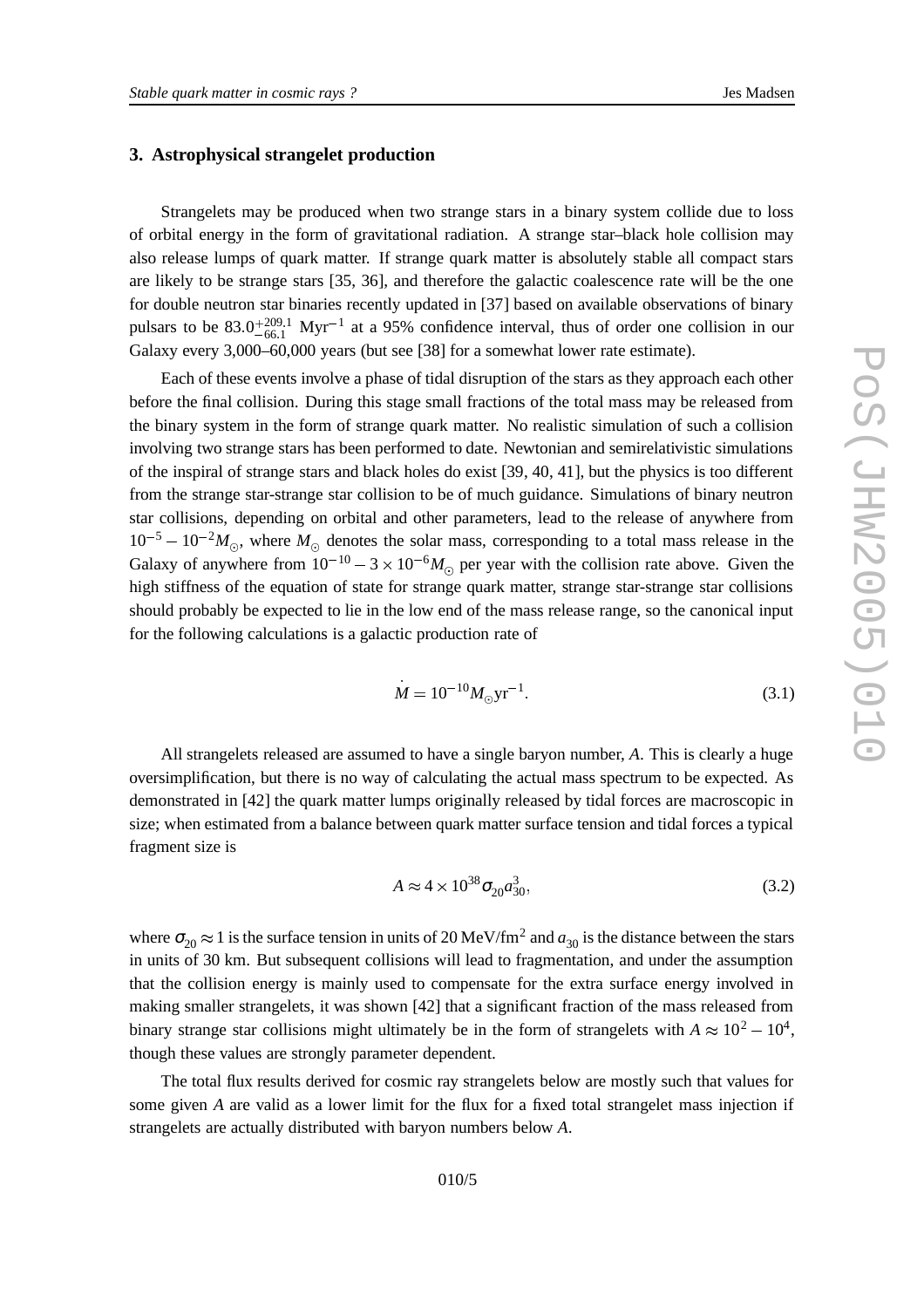# **4. Strangelet flux in cosmic rays** 1

Apart from an unusually high  $A/Z$ -ratio compared to nuclei, strangelets behave in many ways lik e ordinary cosmic ray nuclei. For example, the most likely acceleration mechanism would be Fermi acceleration in supernova shocks resulting in a rigidity spectrum at the source which is a powerlaw in rigidity as described below. Due to the high strangelet rigidity, R, at fixed velocity,  $\nu$  ( $R \equiv pc/Ze = Am_0c^2\gamma(\beta)\beta/Ze$ , where *p* is the strangelet momentum,  $Am_0$  is the strangelet rest mass,  $\beta \equiv v/c$ , and  $\gamma \equiv (1 - \beta^2)^{-1/2}$ ) strangelets are more efficiently injected into an accelerating shock than are nuclei with  $A/Z \approx 2$  (c.f. discussion of nuclei in [44]), and most strangelets passed by a supernova shock will take part in Fermi acceleration.

The time scales for strangelet acceleration, energy loss, spallation and escape from the Galaxy are all short compared to the age of the Milky Way Galaxy . This makes it reasonable to assume that cosmic ray strangelets are described by a steady state distribution given as a solution to a propagation equation of the form

$$
\frac{dN}{dt} = 0\tag{4.1}
$$

where  $N(E, x, t)$  *dE* is the number density of strangelets at position x and time t with energy in the range  $[E, E + dE]$ .

Given a solution for  $N(E)$  the corresponding flux in the "average" interstellar medium with energies from  $[E, E + dE]$  is given by

$$
F_E(E)dE = \frac{\beta c}{4\pi}N(E)dE,
$$
\n(4.2)

and the corresponding flux in terms of rigidity is

$$
F_R(R)dR = Ze\beta F_E(E(R))dR
$$
\n(4.3)

 $\frac{dE}{dR} = \frac{Ze\beta}{.}$ 

Lik e other charged cosmic ray particles strangelets are influenced by the solar wind when entering the inner parts of the Solar System. The detailed interactions are complicated, but as demonstrated for nuclei in [45], a good fit to the solar modulation of the cosmic ray spectrum can be gi ven in terms of a potential model, where the charged particle climbs an electrostatic potential of order  $\Phi = 500$  MeV (the value changes by a factor of less than 2 during the 11 (22) year solar cycle). This effectively reduces the cosmic ray energy by  $|Z|\Phi$  relative to the value in interstellar space, and at the same time the flux is reduced by the relative reduction in particle momentum squared, so that the modulated spectrum is

$$
F_{\text{mod}}(E) = \left(\frac{R(E)}{R(E+|Z|\Phi)}\right)^2 F_E(E+|Z|\Phi).
$$
 (4.4)

Solar modulation significantly suppresses the flux of charged cosmic rays at energies below a few GeV and effectively works like a smooth cutoff in flux below kinetic energy of order |Z|Φ. Since

<sup>&</sup>lt;sup>1</sup> Section 4 closely follows Ref. [43], but the treatment has been slightly simplified by excluding less important terms in the propagation equation.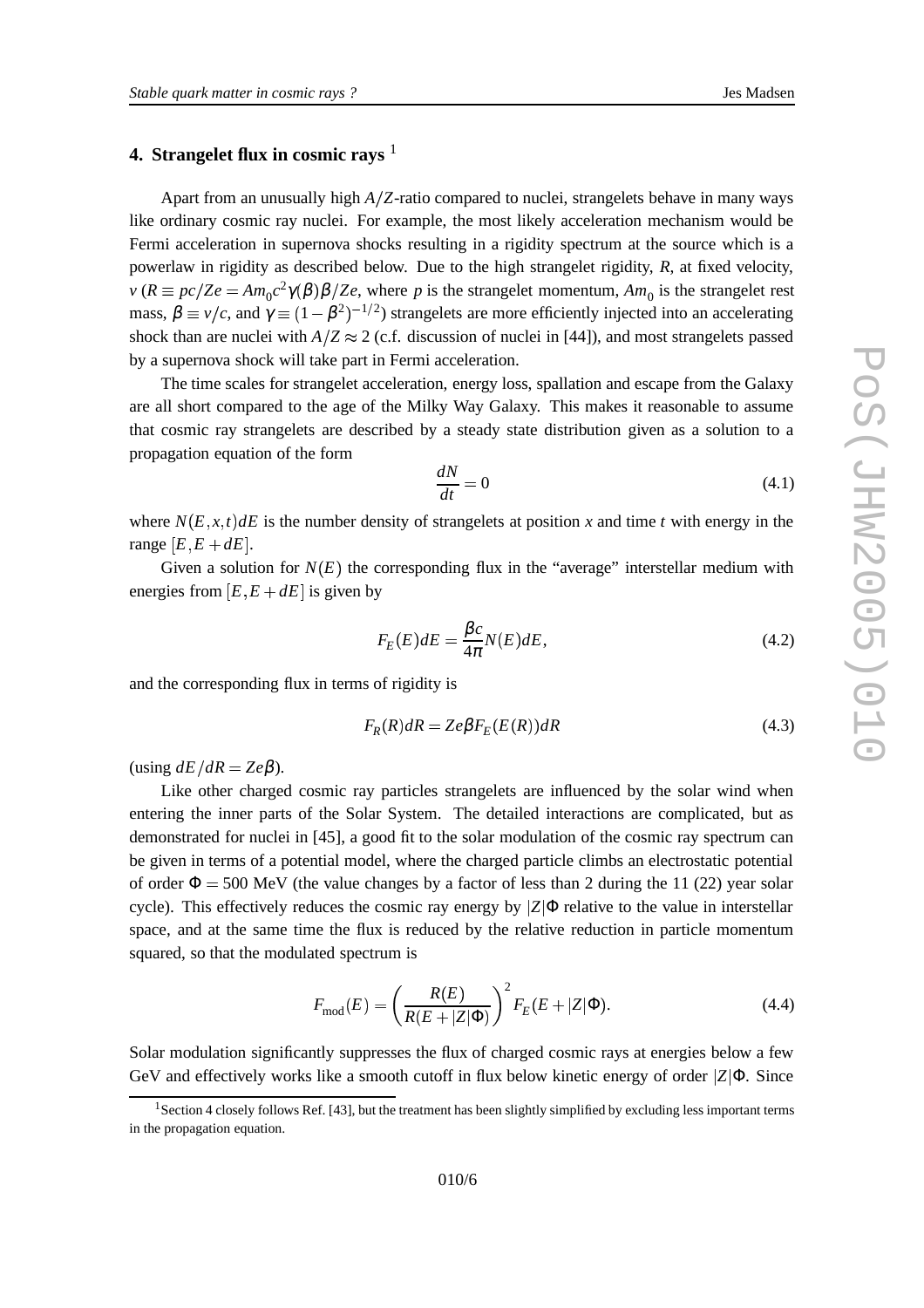strangelets hav e a high mass-to-charge ratio the y are nonrelativistic at these energies, which correspond to rigidities of  $R_{SM} \approx (A/Z)^{1/2} \Phi_{500}^{1/2}$  *GV*, where  $\Phi_{500} = \Phi/(500 \text{MeV})$ .

For cosmic rays to reach the Earth or an Earth-orbiting detector lik e the Alpha Magnetic Spectrometer on the International Space Station, the rigidities have to exceed the geomagnetic cutoff rigidity , which is a function of detector position, and for an orbiting observatory lik e AMS the value varies from 1-15 GV as a function of time. The geomagnetic cutoff rigidity for low mass strangelets is comparable to or higher than the solar modulation cutoff, whereas high mass strangelets experience solar modulation already at rigidities above the geomagnetic cutoff.

For a non-magnetic body like the Moon, there is no corresponding cutoff, and the total flux is given by  $F_{\text{mod}}$ . This makes the lunar surface an interesting laboratory for a strangelet search (c.f. Section 5.2; see also Ref. [46]).

Gi ven the significant uncertainty in input parameters a simple but physically transparent model for strangelet propagation was chosen in [43].  $\frac{dN}{dt}$  is given by the following sum of a source term from supernova acceleration, a diffusion term, loss terms due to escape from the Galaxy, energy loss, and spallation,

$$
\frac{dN}{dt} = \frac{\partial N}{\partial t}|_{\text{source}} + D\nabla^2 N + \frac{\partial N}{\partial t}|_{\text{escape}} + \frac{\partial}{\partial E}[b(E)N] + \frac{\partial N}{\partial t}|_{\text{spallation}}.\tag{4.5}
$$

The individual terms will be defined and discussed in the following. Further terms describing, e.g. decay and reacceleration of strangelets due to passage of new supernova shock waves, are discussed in [43], but will be neglected here for simplicity .

The strangelet spectrum after acceleration in supernova shocks is assumed to be a standard powerla w in rigidity with inde x 2 2 as deri ved from observations of ordinary cosmic rays. The minimal rigidity is assumed to be given by the speed of a typical supernova shock wave,  $\beta_{SN}$ 0.005, so  $R_{\min} = \gamma(\beta_{SN})\beta_{SN}Am_0c^2/Ze \approx 5MVA/Z$ . The maximal rigidity from acceleration in supernova shocks,  $R_{\text{max}}$ , is of order 10<sup>6</sup> GV, but the actual number is irrelevant since  $R_{\text{max}} \gg R_{\text{min}}$ and the rigidity spectrum steeply declining. For a total production rate of  $M = 10^{-10} M_{\odot} \text{yr}^{-1}$  of baryon number A strangelets spread evenly in an effective galactic volume V, the total source term is

$$
G(R) = 1.2 \frac{M}{V A m_0 R_{\min}} \left(\frac{R}{R_{\min}}\right)^{-2.2}
$$
 (4.6)

or in terms of energy (using  $dE/dR = Ze\beta$  and  $G(R)dR = G(E)dE$ ) 

$$
\frac{\partial N}{\partial t}|_{\text{source}} \equiv G(E) = \frac{G(R(E))}{Ze\beta}.
$$
\n(4.7)

The terms  $D\nabla^2 N + \frac{\partial N}{\partial t}|_{\text{escape}}$ , when  $\frac{\partial N}{\partial t}|_{\text{escape}}$ , where *D* is the diffusion coefficient, describe cosmic ray diffusion in real space and eventual escape from the confining magnetic field of the Galaxy. Charged cosmic rays are spiralling along field lines in the weak galactic magnetic field, but due to the very irregular structure of the field, the particles scatter on magnetic "impurities", and the motion is best described in terms of diffusion. From studies of nuclei it is known, that cosmic rays are confined to move in a region significantly larger than the galactic disk, where most stars and interstellar matter is located. A typical value for the effective galactic volume confining cosmic rays is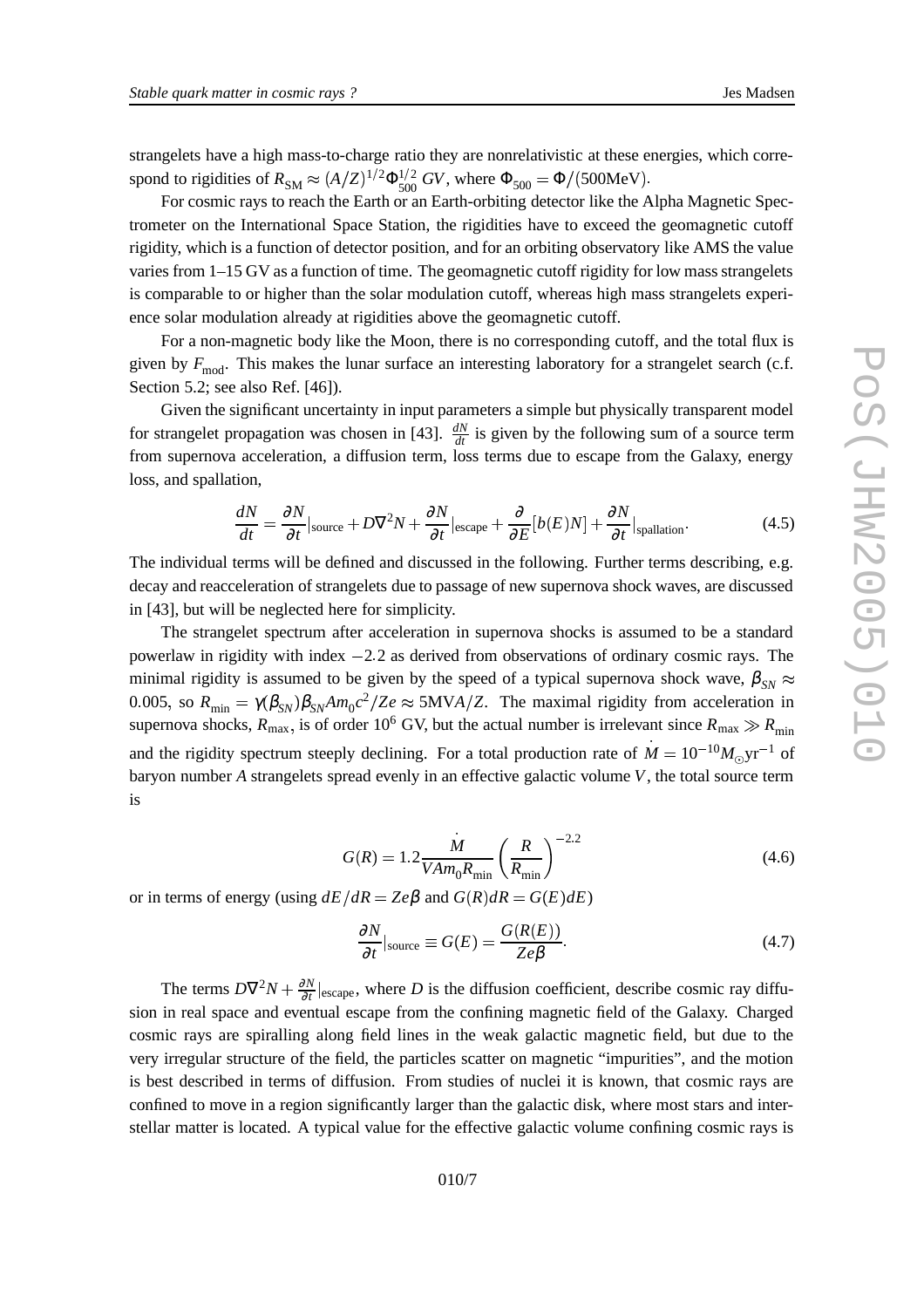$V = 1000 \text{ kpc}^3$ . The standard leaky box approximation assumes  $D = 0$  and  $\frac{\partial N}{\partial t}|_{\text{escape}}$  $\frac{\partial N}{\partial t}|_{\text{escape}} = -N/\tau_{\text{escape}},$ where  $\tau_{\text{escape}}(A, Z, E)$  is the average escape time from an otherwise homogeneous distribution in the galactic volume, *V* . From studies of cosmic ray nuclei the escape time is known as a function of rigidity , *R* , as

$$
\tau_{\text{escape}} = \frac{8.09 \times 10^6 \text{y}}{n\beta} \left(\frac{R}{R_0}\right)^{\delta}.
$$
\n(4.8)

where  $R_0 = 4.7$  GV,  $\delta = 0.8$  for  $R < R_0$ , and  $\delta = -0.6$  for  $R > R_0$ . *n* denotes the average hydrogen number density per cubic centimeter ( $n \approx 0.5$  when averaging over denser regions in the galactic plane and dilute regions in the magnetic halo).

The term in the propagation equation  $\frac{\partial}{\partial E}[b(E)N]$ , describes the influence of energy loss processes. The energy loss rate  $b(E) \equiv -dE/dt$  can be treated as a sum of ionization losses (from interaction with neutral hydrogen atoms and molecules), Coulomb losses (from interaction with ionized hydrogen), and pion production losses from inelastic collisions at high relativistic γ-factor (threshold at  $\gamma = 1.3$ ). The various contributions are described in [43]. At speeds close to the speed of light the ionization loss is simply proportional to  $nZ^2$ .

Like nuclei strangelets have a roughly geometrical cross section proportional to  $A^{2/3}$  for spallation in collisions with interstellar matter (mainly hydrogen). The corresponding spallation time scale is taken to be

$$
\tau_{\text{spallation}} = \frac{2 \times 10^7 \,\text{y}}{n\beta} A^{-2/3}.\tag{4.9}
$$

At lo w kinetic energy the cross section can vary somewhat due to resonances etc, but such complications will be neglected here, since the detailed physics is unknown in the case of strangelets. We have also neglected the slight reduction in geometrical area of strangelets relative to nuclei due to their slightly larger density . The largest uncertainty in the treatment of spallation is the fact that strangelets (lik e nuclei) are not al ways completely destroyed in a spallation reaction. In addition to nucleons and nuclei smaller strangelets may result from this type of reaction, but we are ignorant of the physics to an extent where it is impossible to include this effective feed-down to lower A in a meaningful manner . Therefore, spallation is assumed to be a process destroying strangelets, i.e.

$$
\frac{\partial N}{\partial t}\Big|_{\text{spallation}} = -\frac{N}{\tau_{\text{spallation}}}.\tag{4.10}
$$

This leads to an o verall underestimate of the strangelet flux.

Strangelet energies are redistributed according to the propagation equation. Some leav e the Galaxy or are destroyed by spallation. Occasionally strangelets get a ne w kick from a passing supernova shock, and in a first approximation they regain the source term relative distribution of rigidity. The time scale between supernova shock waves passing a given position in interstellar space is of order  $\tau_{SN} \approx 10^7$  y. This scale is comparable to or larger than the time scales for energy loss, spallation, and escape from the Galaxy, so reacceleration of cosmic ray strangelets has only a moderate influence on the steady state distribution. By adding energy (on average) to the particles it actually reduces the total flux of strangelets somewhat because higher energies mak e destruction and escape more likely (see Ref. [43 ] for details).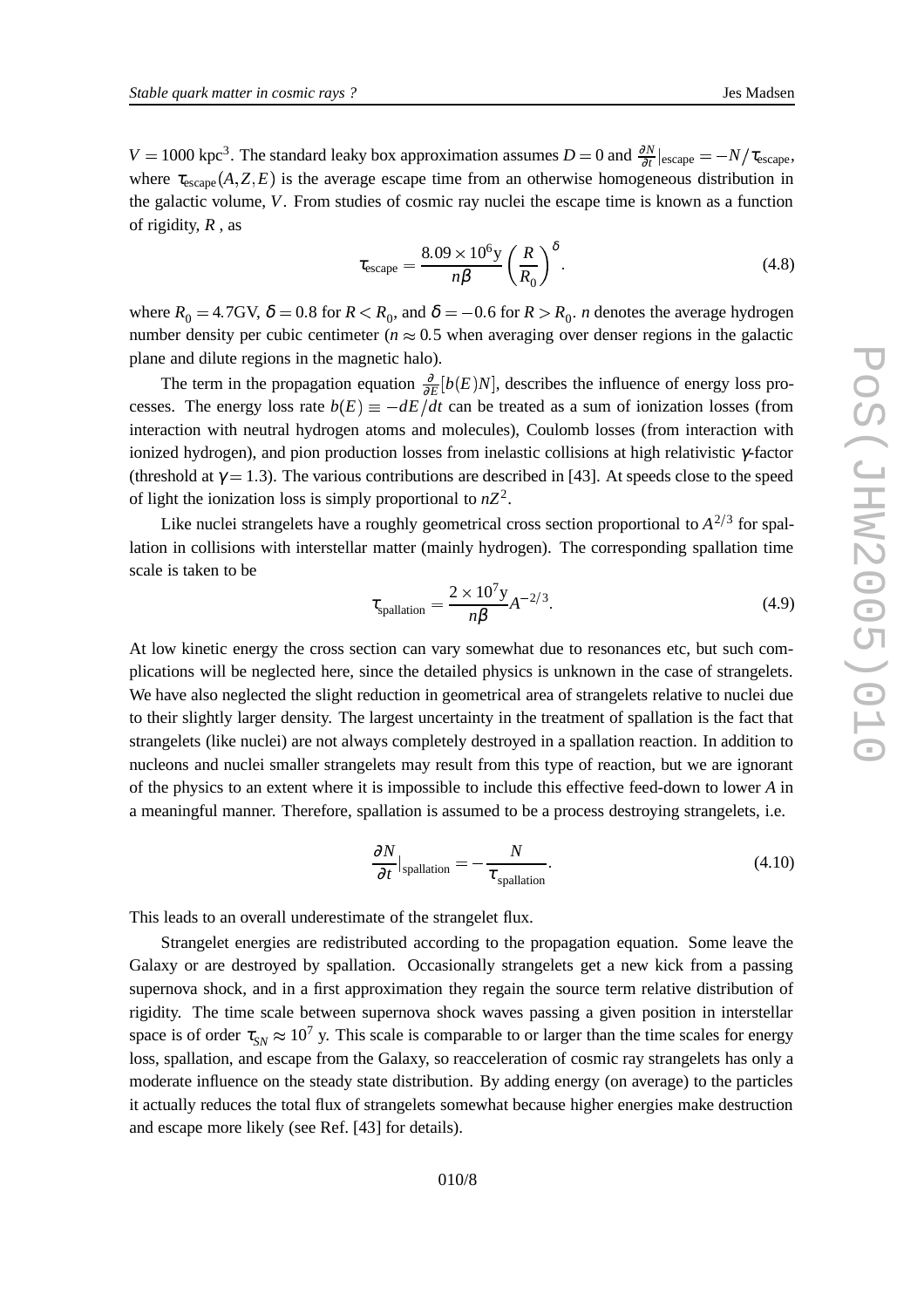Introducing the terms discussed above the steady state equation  $dN/dt = 0$  leads to the following differential equation for  $N(E)$ 

$$
b(E)\frac{dN}{dE} = \frac{N(E)}{\tau(E, A, Z)} - G(E),
$$
\n(4.11)

where

$$
1/\tau(E, A, Z) = 1/\tau_{\text{escape}} + 1/\tau_{\text{spallation}} + 1/\tau_{\text{loss}},
$$
\n(4.12)

with  $1/\tau_{\text{loss}} \equiv -db(E)/dE$ . When energy loss can be neglected,  $b(E) \approx 0$  and  $|\tau_{\text{loss}}| \approx \infty$ . In this limit the spectrum is simply given by

$$
N(E) \approx G(E)\tau(E,A,Z),
$$

and  $1/\tau(E,A,Z) \approx 1/\tau_{\text{escape}} + 1/\tau_{\text{spallation}}.$ 

The general solution of the propagation equation requires numerical integration, but se veral limits can be treated analytically and provide a physical understanding of the full numerical solutions found in [43]. The special cases (disregarding solar modulation and geomagnetic cutoff) can be divided according to the relative importance of the different time scales,  $\tau_{\text{escape}}$ ,  $\tau_{\text{spallation}}$ , and  $|\tau_{\text{loss}}|$  (the energy loss time scale is negative at low and high energies, describing a net increase in number of particles).

When one of the time scales is significantly smaller than the others at a given energy (rigidity), the corresponding process dominates the physics. The relati v e importance of the processes depends on strangelet properties *A Z* , on the density of interstellar hydrogen *n* (though most processes hav e the same *n*-dependence), and of course on the strangelet energy , *E* (or rigidity , *R*). Energy loss dominates at lo w energy , spallation at intermediate *E* , and escape from the Galaxy at the highest energies.

The energy loss domination is important only at energies belo w the solar modulation cutoff, so I refer the reader to [43 ] for details.

At intermediate energies the spectrum is determined by the strangelet spallation time,  $\tau$  $\tau_{\text{spallation}}$ , and the energy distribution is approximately given by

$$
N(E) \approx G(E) \tau_{\text{spallation}}(n, \beta, A) \tag{4.13}
$$

with  $\tau_{\text{spallation}} = 2 \times 10^7 \text{y} n^{-1} \beta^{-1} A^{-2/3}$ .

This gi ves the approximate result

$$
F_R(R) = 2.34 \times 10^5 \,\mathrm{m}^{-2} \mathrm{yr}^{-1} \,\mathrm{sterad}^{-1} \,\mathrm{GV}^{-1} A^{-0.467} Z^{-1.2} R_{\rm GV}^{-2.2} \Lambda,\tag{4.14}
$$

or for the total flux abo v e rigidity *R*

$$
F(>R) = 1.95 \times 10^5 \,\mathrm{m}^{-2} \mathrm{yr}^{-1} \, \mathrm{sterad}^{-1} A^{-0.467} Z^{-1.2} R_{\mathrm{GV}}^{-1.2} \Lambda. \tag{4.15}
$$

The results scale in proportion to

$$
\Lambda = \left(\frac{\beta_{\rm SN}}{0.005}\right)^{1.2} \left(\frac{0.5 \text{cm}^{-3}}{n}\right) \left(\frac{M}{10^{-10} M_{\odot} \text{yr}^{-1}}\right) \left(\frac{1000 \text{kpc}^3}{V}\right) \left(\frac{930 \text{MeV}}{m_0 c^2}\right). \tag{4.16}
$$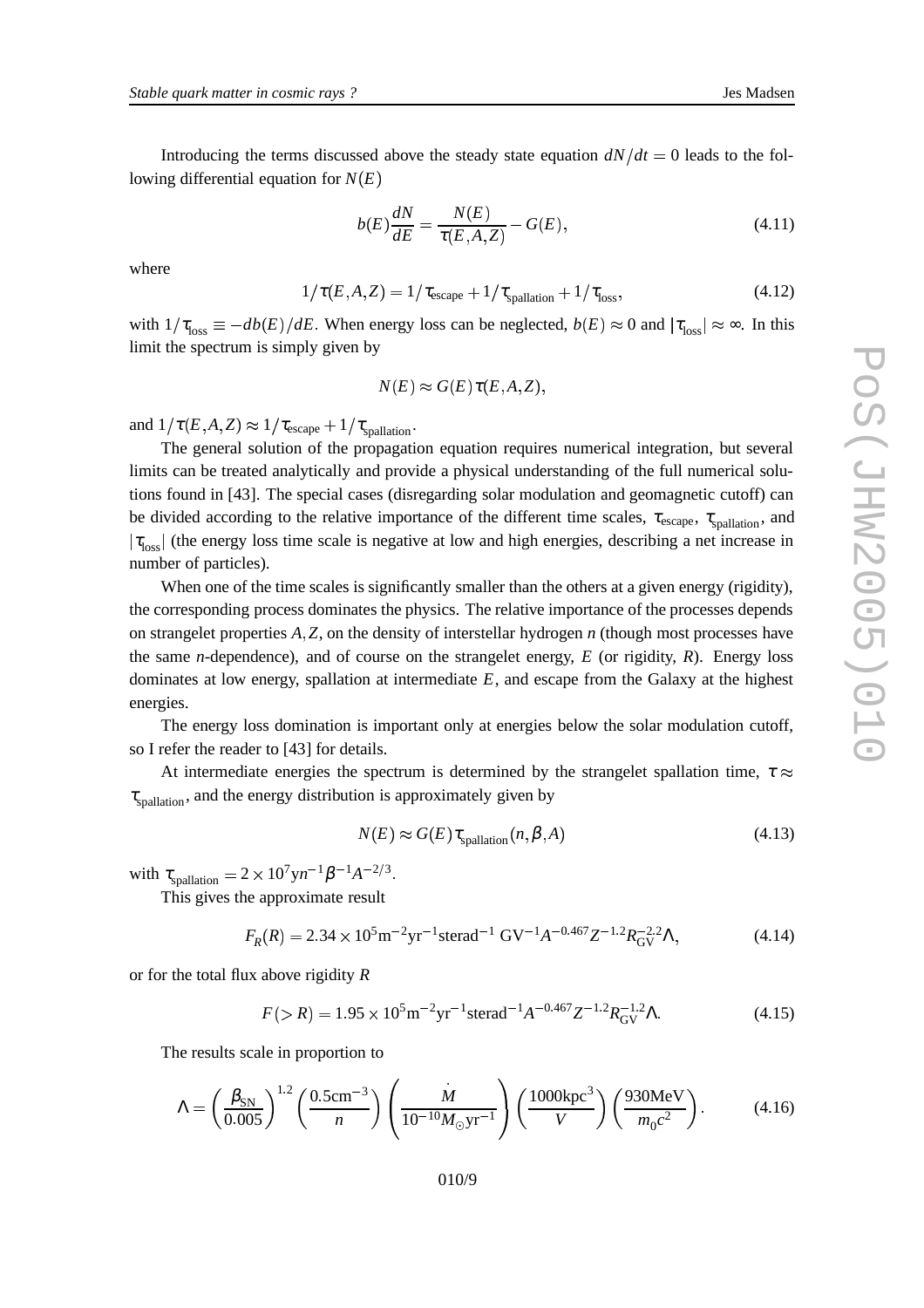The intermediate energy domain is replaced by the high energy domain when  $\tau_{\rm escape} \le \tau_{\rm spallation}$ . Except for very low A this happens when  $R > 1.0$  GVA<sup>1.11</sup>, or  $E > 1.0$  GeVZA<sup>1.11</sup> $\beta^{-1}$ . At high energies the spectrum is determined by the confinement time of strangelets in the Galaxy,  $\tau \approx \tau_{\text{escape}}$ , and the propagation equation leads to

$$
N(E) \approx G(E) \tau_{\text{escape}}(n, \beta, R). \tag{4.17}
$$

For semirelativistic or relativistic strangelets with  $\beta \approx 1$ ,  $\tau_{\text{escape}} \propto R^{-0.6}$ , so the spectrum is steepened from the source term  $R^{-2.2}$  to  $R^{-2.8}$ .

This gi ves the approximate result

$$
F_R(R) = 2.40 \times 10^5 \text{m}^{-2} \text{yr}^{-1} \text{sterad}^{-1} \text{ GV}^{-1} A^{0.2} Z^{-1.2} R_{\text{GV}}^{-2.8} \Lambda,
$$
 (4.18)

and for the total flux abo v e rigidity *R*

$$
F(>R) = 1.33 \times 10^5 \text{m}^{-2} \text{yr}^{-1} \text{sterad}^{-1} A^{0.2} Z^{-1.2} R_{\text{GV}}^{-1.8} \Lambda. \tag{4.19}
$$

The astrophysical input parameters in the present calculations are uncertain at the order of magnitude le vel, so approximate relations for the total flux of strangelets hitting the Earth or Moon accurate within a factor of 2 (for fixed input parameters) are useful. As indicated above solar modulation effectively cuts off the strangelet flux at rigidities of order  $R_{SM} \approx (A/Z)^{1/2} \Phi_{500}^{1/2}$ GV, which is in the part of the spectrum where the strangelet flux is governed by spallation. The total flux hitting the Moon or Earth is therefore roughly given by

$$
F_{\text{total}} \approx 2 \times 10^5 \text{m}^{-2} \text{yr}^{-1} \text{sterad}^{-1} A^{-0.467} Z^{-1.2} \text{max} [R_{\text{SM}}, R_{\text{GC}}]^{-1.2} \Lambda,\tag{4.20}
$$

depending on whether solar modulation or geomagnetic cutoff dominates. In the case of solar modulation domination (always relevant for the Moon, and relevant for AMS as long as  $R_{SM}$  $R$ <sub>GC</sub>) one obtains

$$
F_{\text{total}} \approx 2 \times 10^5 \text{m}^{-2} \text{yr}^{-1} \text{sterad}^{-1} A^{-1.067} Z^{-0.6} \Phi_{500}^{-0.6} \Lambda. \tag{4.21}
$$

For strangelets obeying the CFL mass-charge relation  $Z = 0.3A^{2/3}$  this becomes

$$
F_{\text{total}} \approx 4 \times 10^5 \text{m}^{-2} \text{yr}^{-1} \text{ sterad}^{-1} A^{-1.467} \Phi_{500}^{-0.6} \Lambda \tag{4.22}
$$

$$
\approx 2.8 \times 10^4 \text{m}^{-2} \text{yr}^{-1} \text{sterad}^{-1} Z^{-2.2} \Phi_{500}^{-0.6} \Lambda,
$$
 (4.23)

which reproduces the numerical results of Ref. [43] to within 20% for  $Z > 10$  and to within a factor of a few even for small Z, where the assumptions of nonrelativistic strangelets and spallation domination both are at the limit of being valid.

The strangelet flux for  $\Lambda$  of order unity is high enough to be of interest for various upcoming experimental searches, and at the same time small enough to agree with previous searches which have given upper limits or shown marginal evidence for signatures consistent with strangelets (see [11] for an overview). As stressed several times above, many parameters are uncertain at the order of magnitude level. The scaling with these parameters is indicated where relevant. In particular this is true for the overall normalization of the strangelet flux as expressed via the parameter  $\Lambda$  (Eq. (4.16)), whereas the relati v e behavior of the differential flux is less uncertain.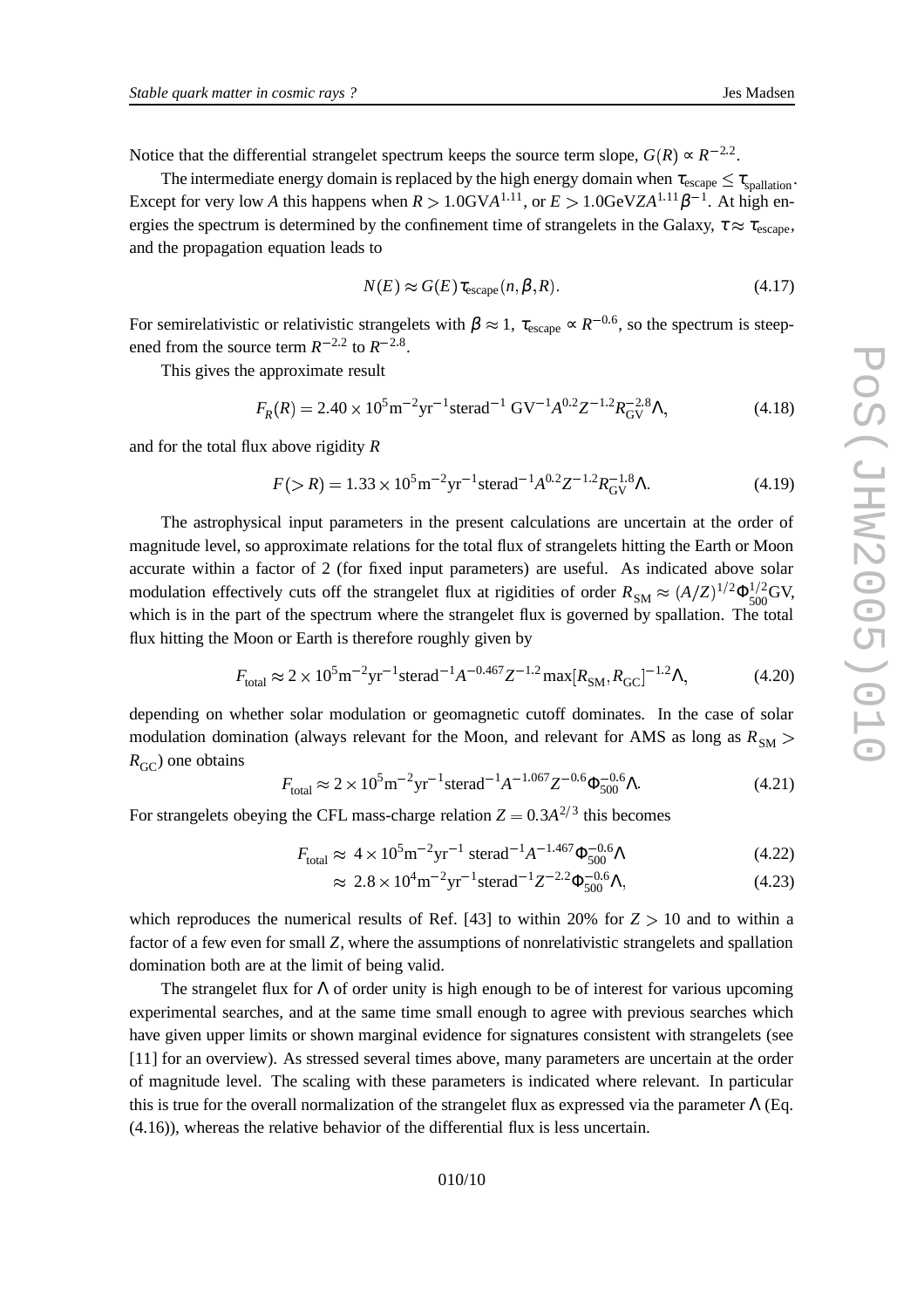Apart from the uncertainty in parameters within the picture discussed here, one cannot rule out the possibility that some of the basic assumptions need to be modified. In addition to strangelet production in strange star collisions, it has been suggested that a (possibly small) flux of strangelets may be a direct outcome of the Type II superno v a explosions [47], where strange stars form. The treatment abo v e does not include such additional strangelet production mechanisms, and therefore the flux predictions are conservative. Another assumption that leads to a conservative lower limit on the flux is that spallation is assumed to destro y strangelets completely . At least for low-energy collisions one would expect that fragments of strangelets would survive, but the input physics for performing a realistic strangelet spallation study is not sufficiently well known, and therefore the conservative assumption of complete destruction was made. A numerical simulation of strangelet propagation in Ref. [48 ] assumed stripping of nucleons rather than complete destruction of strangelets in interstellar collisions and studied tw o specific sets of values for the mass and energy of strangelets injected into the interstellar medium. Several other assumptions made in that numerical study differ from those of the current investigation, so a direct comparison of the results is not possible, except that both studies are consistent with the possibility of a significant, measurable strangelet flux in our part of the Galaxy .

But ultimately the question of whether strangelets exist in cosmic rays is an experimental issue.

#### **5. Experiments underway**

Several experiments have searched for strangelets in cosmic rays and/or have had their data reanalyzed to provide limits on the strangelet abundance. While some interesting events have been found that are consistent with the predictions for strangelets, none of these hav e been claimed as real disco veries. Interpreted as flux limits rather than detections these results are consistent with the flux estimates gi ven abo ve. For discussions see [11].

If the interesting events were actual measurements, two experiments that are currently underway (with the author as a humble theoretician participating in collaborations with very capable experimentalists!) will reach sensitivities, that would provide real statistics. These experiments are the Alpha Magnetic Spectrometer (AMS-02) on the International Space Station, and the Lunar Soil Strangelet Search (LSSS) at the Wright Nuclear Structure Laboratory at Yale.

#### **5.1 AMS-02**

The Alpha Magnetic Spectrometer (AMS) is a high profile space-based particle physics exper iment involving approximately 500 physicists from more than 50 institutions in 16 countries, led by Nobel laureate Samuel Ting of the Massachusetts Institute of Technology (MIT). The AMS fle w in space in June of 1998 aboard the Space Shuttle Disco very [49], and it is currently scheduled to fly to the International Space Station (ISS) on Utilization Flight # 4.1 (UF4.1) with launch in 2008. Once on the ISS, the AMS-02 will remain active for at least three years before it is returned to Earth. AMS-02 will provide data with unprecedented accurac y on cosmic ray electrons, positrons, protons, nuclei, anti-nuclei and gammas in the GV-TV range in order to probe issues such as antimatter, dark matter, cosmic ray formation and propagation. And in addition it will be uniquely suited to discover strangelets characterized by extreme rigidities for a given velocity compared to nuclei [11]. AMS-02 will have excellent charge resolution up to  $Z \approx 30$ , and should therefore be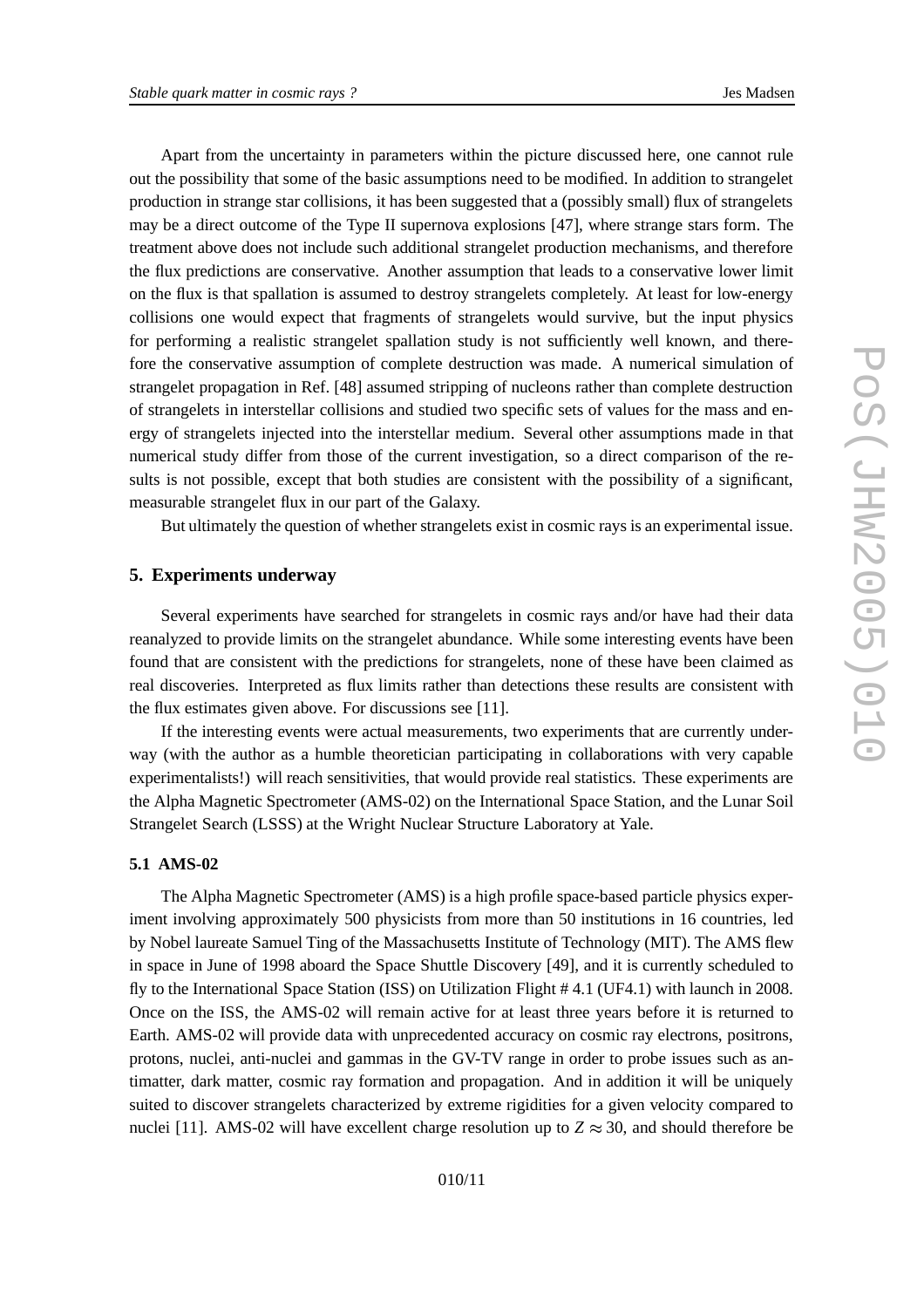able to probe a large mass range for strangelets. A reanalysis of data from the 1998 AMS-01 mission has given hints of some interesting events, such as one with  $Z = 2, A = 16$  [50], but with the larger AMS-02 detector running for 3 years or more, real statistics is achievable.

#### **5.2 LSSS**

The Lunar Soil Strangelet Search (LSSS) is a search for  $Z = 8$  strangelets using the tandem accelerator at the Wright Nuclear Structure Laboratory at Yale. The experiment involves a dozen people from Yale, MIT , and Århus, led by Jack Sandweiss of Yale. The experiment which is currently in its calibration phase, studies a sample of 15 grams of lunar soil from Apollo 11 (sample number AH10084). The expectation is to reach a sensitivity of  $10^{-17}$  over a wide mass range, sufficient to provide detection according to Equation (4.21) if strangelets hav e been trapped in the lunar surface layer , which has an effecti v e cosmic ray exposure time of around 500 million years.

### **6. Moving the GZK-cutoff–Strangelets as ultra-high energy cosmic rays**

One of the most interesting puzzles in cosmic ray physics is the apparent existence of cosmic rays with energies well beyond  $10^{19}$ eV, with measured energies as high as  $3 \times 10^{20}$ eV. Briefly speaking there are two puzzles [51, 52]:

- 1. It is almost impossible to find an astrophysical mechanism capable of accelerating cosmic rays to these energies.
- 2. Even if acceleration happens, ultra-high energy cosmic rays hav e a relati vely short mean-free path for interactions with the cosmological micro w av e background photons, and only cosmic rays from fairly nearby (unknown) sources would be able to reach us with the high energies measured.

Interestingly , strangelets circumvent both of these problems, and therefore provide a possible mechanism for cosmic rays beyond the socalled Greisen-Zatsepin-Kuzmin (GZK) cutoff. The benefits of strangelets with respect to the tw o problems are [53]:

- 1. All astrophysical cosmic ray "accelerators" involv e electromagnetic fields, and the maximal energy that can be transmitted to a charged particle is proportional to the charge, Z. For instance some mechanisms can provide a maximal rigidity,  $R_{\text{MAX}}$ , proportional to the product of the magnetic field and size of the region where acceleration takes place, and for relativistic particles this corresponds to a maximal energy  $E_{MAX} = ZR_{MAX}$ . The charge of massive strangelets has no upper bound in contrast to nuclei, so highly charged strangelets are capable of reaching energies much higher than those of cosmic ray protons or nuclei using the same "accelerator" [53].
- 2. The GZK-cutoff is a consequence of ultrarelativistic cosmic ray projectiles hitting a 2.7K background photon with a Lorentz-factor  $\gamma$  large enough to boost the  $7 \times 10^{-4} \text{eV}$  photon to energies beyond the threshold of a process leading to significant projectile energy loss, such as photo-pion production, photo-pair production, or photo-disintegration . The threshold for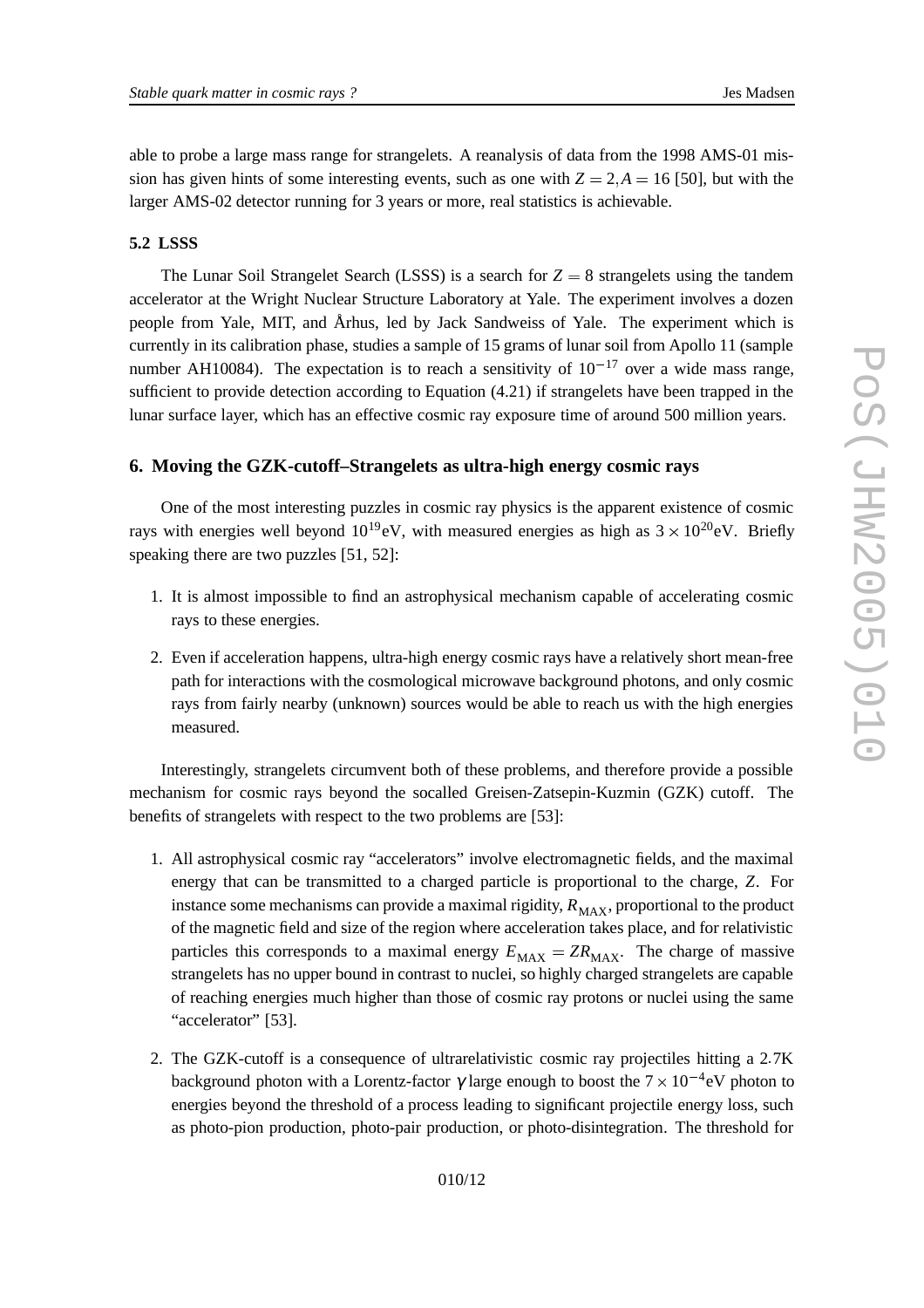such a process has a fixed energy,  $E_{\text{Threshold}}$ , in the frame of the cosmic ray (e.g.,  $E_{\text{Threshold}} \approx$ 10MeV for photo-disintegration of a nucleus or a strangelet), corresponding to a Lorentzfactor  $\gamma_{\text{Threshold}} = E_{\text{Threshold}}/E_{2.7\text{K}} \approx 10^{10}$  for photo-disintegration). But this corresponds to a cosmic ray total energy

$$
E_{\text{Total}} = \gamma_{\text{Threshold}} A m_0 c^2. \tag{6.1}
$$

Thus,  $E_{\text{Total}} \approx 10^{19} A$  eV at the photo-disintegration threshold) is proportional to the rest mass of the cosmic ray , and since strangelets can hav e much higher *A*-values than nuclei, this pushes the GZK-cutoff energy to values well beyond the current observational limits for ultra-high energy cosmic rays [53 , 54].

A testable prediction of the strangelet scenario for ultra-high energy cosmic rays isthat strangelets at a gi ven energy will be more isotropically distributed than protons and nuclei because the gyroradius in the galactic magnetic field is proportional to  $Z^{-1}$ , so the arrival direction for high-Z strangelets points back to the source to a lesser extent than for low-*Z* candidates which hav e gyroradii comparable to the size of the Galaxy.

# **7. Conclusion**

The total strangelet flux reaching the Moon or a detector in Earth orbit is in a regime that could be within experimental reach, and therefore provide a crucial test of the hypothesis of absolutely stable strange quark matter. Experiments are underway which are sensitive to the high mass-tocharge signature expected for such events within the flux-range predicted. Strangelets may also provide an interesting explanation of ultra-high energy cosmic ray events.

#### **Acknowledgments**

This work was supported by the Danish Natural Science Research Council.

#### **References**

- [1] A. R. Bodmer , *Collapsed Nuclei* , *Phys. Re v. D* **4** (1971) 1601.
- [2] S. A. Chin and A. K. Kerman, *Possible Longlived Hyperstrang e Multi - Quark Droplets* , *Phys. Re v. Lett.* **43** (1979) 1292.
- [3] E. Witten, *Cosmic Separation Of Phases* , *Phys. Re v. D* **30** (1984) 272.
- [4] E. Farhi and R. L. Jaffe, *Strang e Matter* , *Phys. Re v. D* **30** (1984) 2379.
- [5] J. Madsen, *Physics and astrophysics of strang e quark matter* , *Lect. Notes Phys.* **516** (1999) 162 [astro-ph/9809032].
- [6] F. Weber , *Strang e quark matter and compact stars* , *Pro g . Part. Nucl. Phys.* **54** (2005) 193 [astro-ph/0407155].
- [7] A. Dar , A. De Rujula and U. W. Heinz, *Will relativistic heavy ion colliders destroy our planet?* , *Phys. Lett. B* **470** (1999) 142 [hep-ph/9910471].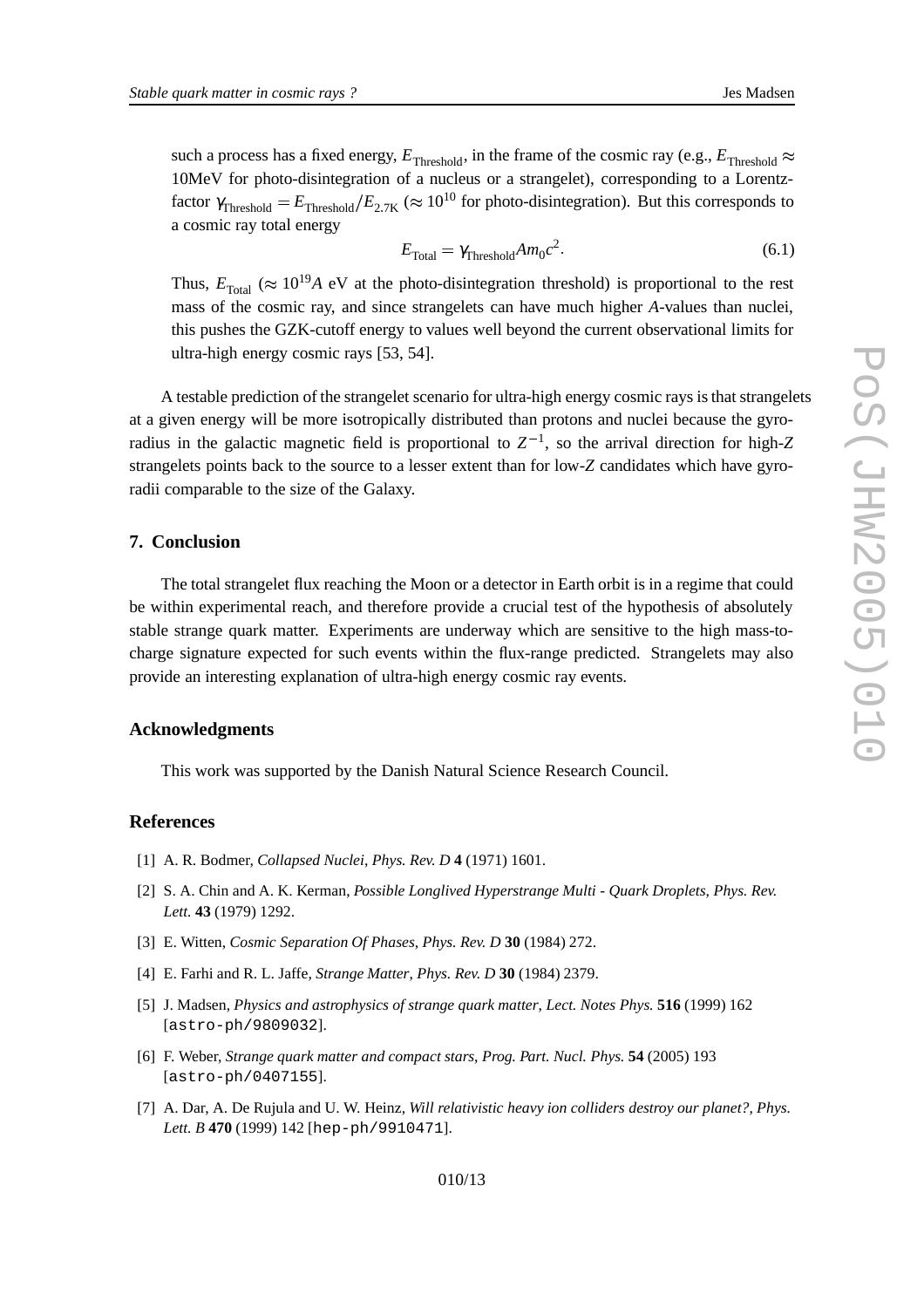- [8] W. Busza, R. L. Jaffe, J. Sandweiss and F. Wilczek, *Revie w of speculative 'disaster scenarios' at RHIC* , *Re v. Mod. Phys.* **72** (2000) 1125 [hep-ph/9910333].
- [9] J. Madsen, *Intermediate mass strangelets are positively charged* , *Phys. Re v. Lett.* **85** (2000) 4687 [hep-ph/0008217].
- [10] J. P. Blaizot, J. Iliopoulos, J. Madsen, G. G. Ross, P. Sonderegger and H. J. Specht, *Study of potentially dangerous events during heavy-ion collisions at the LHC: Report of the LHC safety study group* , CERN-2003-001.
- [11] J. Sandweiss, *Overvie w of strangelet searches and Alpha Magnetic Spectrometer: When will we stop searching?* , *J. Phys. G* **30** (2004) S51.
- [12] R. Klingenberg, *Strang e quark matter - a status quo* , J. Phys. G **27** (2001) 475.
- [13] J. Adams et al. [STAR Collaboration], *Strangelet searc h at RHIC* , nucl-ex/0511047 .
- [14] C. Alcock and E. Farhi, *The Evaporation Of Strang e Matter In The Early Universe* , *Phys. Re v. D* **32** (1985) 1273.
- [15] J. Madsen, H. Heiselber g and K. Riisager , *Does Strang e Matter Evaporate In The Early Universe?* , *Phys. Re v. D* **34** (1986) 2947.
- [16] C. Alcock and A. Olinto, *Evaporation Of Strang e Matter (And Similar Condensed Phases) At High Temperatures* , *Phys. Re v. D* **39** (1989) 1233.
- [17] M. L. Olesen and J. Madsen, *Boiling of strang e quark matter* , *Phys. Re v. D* **43** (1991) 1069 [Erratum-ibid. D **44** (1991) 566].
- [18] M. L. Olesen and J. Madsen, *Boiling of strang e quark matter in the early universe: strangeness conservation and nonequilibrium conditions* , *Phys. Re v. D* **47** (1993) 2313.
- [19] P. Bhattacharjee, J. Alam, B. Sinha and S. Raha, *Survivability of cosmological quark nuggets in the chromoelectric flux tube fission model of baryon evaporation* , *Phys. Re v. D* **48** (1993) 4630.
- [20] P. Haensel, J. L. Zdunik and R. Schaeffer , *Strang e Quark Stars* , *Astron. Astrophys.* **160** (1986) 121.
- [21] C. Alcock, E. Farhi and A. Olinto, *Strang e Stars* , *Astrophys. J.* **310** (1986) 261.
- [22] A. Chodos, R. L. Jaffe, K. Johnson, C. B. Thorn and V. F. Weisskopf, *A Ne w Extended Model Of Hadrons* , *Phys. Re v. D* **9** (1974) 3471.
- [23] M. S. Berger and R. L. Jaffe, *Radioactivity In Strang e Quark Matter* , *Phys. Re v. C* **35** (1987) 213.
- [24] E. P. Gilson and R. L. Jaffe, *Very small strangelets* , *Phys. Re v. Lett.* **71** (1993) 332 [hep-ph/9302270].
- [25] J. Madsen, *Curvature contribution to the mass of strangelets* , *Phys. Re v. Lett.* **70** (1993) 391.
- [26] J. Madsen, *Mass formula for strang e and nonstrang e quark matter* , *Phys. Re v. D* **47** (1993) 5156.
- [27] J. Madsen, *Shell model versus liquid drop model for strangelets* , *Phys. Re v. D* **50** (1994) 3328 [hep-ph/9407314].
- [28] H. Heiselberg, *Screening in quark droplets* , *Phys. Re v. D* **48** (1993) 1418.
- [29] M. G. Alford, K. Rajagopal and F. Wilczek, *QCD at finite baryon density: Nucleon droplets and color superconductivity* , *Phys. Lett. B* **422** (1998) 247 [hep-ph/9711395].
- [30] R. Rapp, T . Schafer , E. V. Shuryak and M. Velk ovsk y , *Diquark Bose condensates in high density matter and instantons* , *Phys. Re v. Lett.* **81** (1998) 53 [hep-ph/9711396].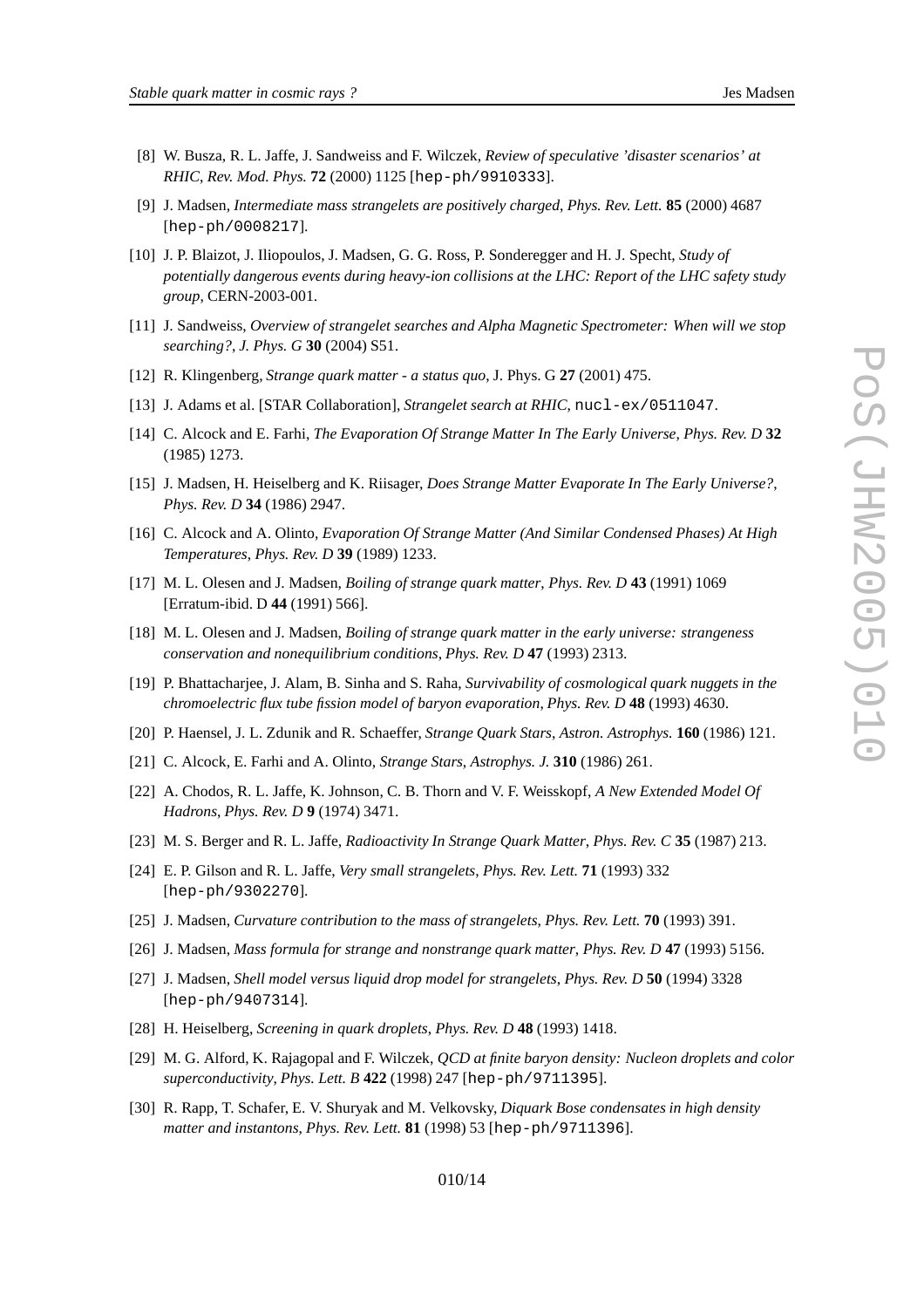- [31] K. Rajagopal and F. Wilczek, *Enforced electrical neutrality of the color-flavor loc ked phase* , *Phys. Re v. Lett.* **86** (2001) 3492 [hep-ph/0012039].
- [32] J. Madsen, *Color-flavor loc ked strangelets* , *Phys. Re v. Lett.* **87** (2001) 172003 [hep-ph/0108036].
- [33] V. V. Usov, Electric fields at the quark surface of strange stars in the color-flavor locked phase, Phys. *Re v. D* **70** (2004) 067301 [astro-ph/0408217].
- [34] M. Stejner and J. Madsen, *Gaps below strang e star crusts* , *Phys. Re v. D* **72** (2005) 123005 [astro-ph/0512144].
- [35] J. Madsen, *Astrophysical Limits On The Flux Of Quark Nug gets* , *Phys. Re v. Lett.* **61** (1988) 2909.
- [36] J. L. Friedman and R. R. Caldwell, *Evidence Against A Strang e Ground State For Baryons* , *Phys. Lett. B* **264** (1991) 143.
- [37] V. Kalogera *et al.* , *The Cosmic Coalescence Rates for Double Neutron Star Binaries* , *Astrophys. J.* **601** (2004) L179 [astro-ph/0312101].
- [38] J. A. de Freitas Pacheco, T . Regimbau, S. Vincent and A. Spallicci, *Expected coalescence rates of NS-NS binaries for laser beam interferometers* , astro-ph/0510727 .
- [39] W. H. Lee, W. Kluzniak and J. Nix, *Binary coalescence of a strang e star with a blac k hole: Newtonian results* , *Acta Astron.* **51** (2001) 331 [astro-ph/0201114].
- [40] W. Kluzniak and W. H. Lee, *The swallowing of a quark star by a blac k hole* , *Mon. Not. Roy. Astron. Soc.* **335** (2002) L29 [astro-ph/0206511].
- [41] S. Ratk ovic, M. Prakash and J. M. Lattimer , *The Role of the Equation of State in Binary Mergers* , astro-ph/0512136 .
- [42] J. Madsen, *Color-flavor loc ked strangelets and their detection* , *J. Phys. G* **28** (2002) 1737 [hep-ph/0112153].
- [43] J. Madsen, *Strangelet propagation and cosmic ray flux* , *Phys. Re v. D* **71** (2005) 014026 [astro-ph/0411538].
- [44] U. D. J. Gieseler , T . W. Jones, and H. Kang, *Time dependent cosmic-ray shoc k acceleration with self-consistent injection* , *Astron. Astrophys.* **364** (2000) 911.
- [45] L. J. Gleeson and W. I. Axford, *Solar modulation of galactic cosmic rays* , *Astrophys. J.* **154** (1968) 1011.
- [46] B. Monreal, *Cosmic-ray strangelets in the earth' s atmosphere* , nucl-ex/0506012 .
- [47] O. G. Ben venuto and J. E. Horvath, *Strangelet Seeding From Stellar Evolution: A Chain Without End?* , *Mod. Phys. Lett. A* **4** (1989) 1085.
- [48] G. A. Medina-Tanco and J. E. Horvath, *The acceleration and propagation of strangelets in the galaxy: Numerical simulations* , *Astrophys. J.* **464** (1996) 354.
- [49] M. Aguilar *et al.* [AMS Collaboration], *The Alpha Magnetic Spectrometer (AMS) on the International Space Station. I: Results from the test flight on the space shuttle* , *Phys. Rept.* **366** (2002) 331 [Erratum-ibid. **380** (2003) 97].
- [50] V. Choutko, *Searc h for doubly charged anomalously heavy nuclei with AMS detector in space* , in proceedings of *28th International Cosmic Ray Conference* , Uni versal Academy Press (2003) 1765.
- [51] K. Greisen, *End To The Cosmic Ray Spectrum?* , *Phys. Re v. Lett.* **16** (1966) 748.

010/15